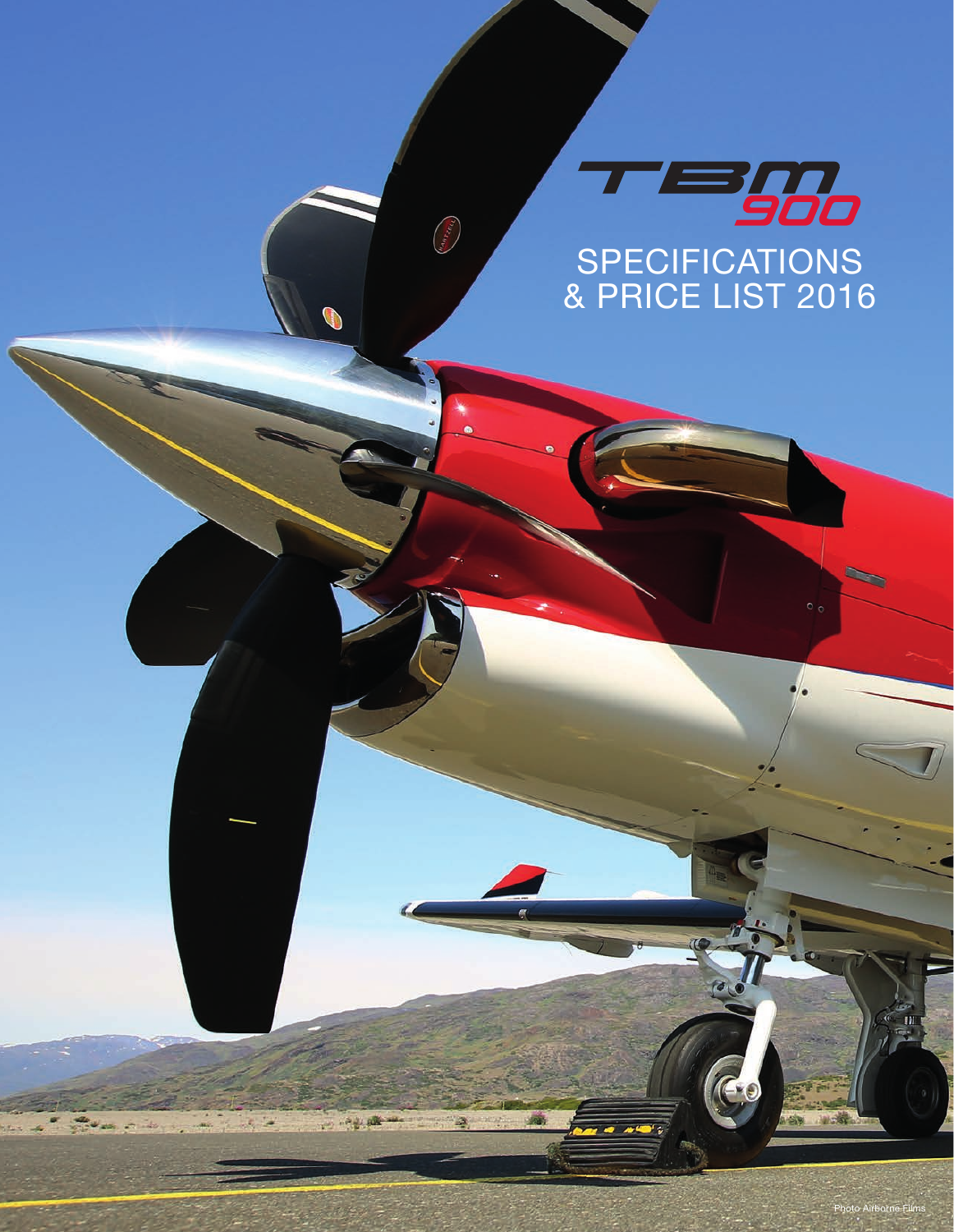

The TBM 900 is the latest member in Daher's TBM family of very fast single-engine turboprop aircraft. It offers superior performance - a maximum cruise speed of 330 kts. – and high efficiency with a 1,730 naut. mi. maximum range and a fuel consumption at economy cruise of 37 U.S. gal per hour.

This results from aerodynamic improvements, along with other aircraft enhancements. The maximum range and useful load, as well as the ability to land at small airports, are some of our customers' favorite features.

| <b>POWERPLANT</b>                                   |                 |                    |
|-----------------------------------------------------|-----------------|--------------------|
| Type: P&W Canada PT6A-66D turboprop                 |                 |                    |
| Thermodynamic power                                 | 1825 hp.        |                    |
| Nominal power                                       | 850 shp.        |                    |
| Usable fuel capacity                                | 291 US gal.     | 1,100 liters       |
|                                                     |                 |                    |
| <b>EXTERNAL DIMENSIONS</b>                          |                 |                    |
| Wingspan                                            | 42.10 ft.       | 12.833 m.          |
| Height                                              | 14.29 ft.       | 4.355 m.           |
| Length                                              | 35.22 ft.       | 10.736 m.          |
| Wheel base                                          | $9.56$ ft.      | $2.914$ m.         |
| Tailplane span                                      | 16.36 ft.       | 4.988 m.           |
|                                                     |                 |                    |
| <b>INTERNAL DIMENSIONS</b>                          |                 |                    |
| Maximum cabin width                                 | 3 ft. 11.64 in. | $1.21 \text{ m.}$  |
| Maximum cabin length                                | 13 ft. 3.45 in. | 4.05 m.            |
| Maximum cabin height                                | 4 ft.           | $1.22 \text{ m}$ . |
| Maximum volume in cabin                             | 123 cu. ft.     | $3.5$ sq. m.       |
| <b>LOADING</b>                                      |                 |                    |
| Basic empty weight                                  | 4,629 lb.       | 2,097 kg.          |
| Maximum ramp weight (MRW)                           | 7,430 lb.       | 3,370 kg.          |
| Maximum takeoff weight                              | 7,394 lb.       | 3,354 kg.          |
| Maximum zero fuel weight                            | 6,032 lb.       | 2,736 kg.          |
| Maximum payload                                     | 1,403 lb.       | 636 kg.            |
| Maximum payload with full fuel:                     | 891 lb.         | 404 kg.            |
| Maximum luggage in storage areas (4 seats):         | 507 lb.         | 230 kg.            |
| Maximum luggage in storage areas (6 seats):         | 330 lb.         | 135 kg.            |
| Maximum luggage volume (large net):                 | 301/4 cu. ft.   |                    |
| 0.989 cu. m.                                        |                 |                    |
|                                                     |                 |                    |
| <b>PERFORMANCE</b> (ISA CONDITIONS, MTOW, NO WIND,) |                 |                    |
| Maximum cruise speed at long-range settings         | <b>252 KTAS</b> | 467 km/h           |
| Maximum cruise speed at 28,000 ft.                  | 330 KTAS        | 611 km/h           |
| Time-to climb to 31,000 ft.                         |                 | 18 min. 45 sec.    |
| Certified ceiling                                   | 31,000 ft.      | 9.449 m.           |

| <b>RUNWAY DISTANCES</b>                                    |           |        |
|------------------------------------------------------------|-----------|--------|
| (ISA CONDITIONS, MTOW, NO WIND, 50 FT. OBSTACLE CLEARANCE) |           |        |
|                                                            |           |        |
| Takeoff                                                    | 2.380 ft. | 726 m. |
| Landing                                                    | 2.430 ft. | 741 m. |

### **Max. range with max. fuel**

| (ISA CONDITIONS, MTOW, NO WIND, ONE PILOT, 45 MIN FUEL RESERVE) |          |          |
|-----------------------------------------------------------------|----------|----------|
| $@31.000$ ft.                                                   |          |          |
| 252 KTAS cruise speed                                           | 1.730 NM | 3.304 km |
| 290 KTAS cruise speed                                           | 1.585 NM | 2.935 km |
| 326 KTAS cruise speed                                           | 1.440 NM | 2,666 km |





PAYLOAD RANGE (NM) WITH NBAA RESERVE (100 NM ALTERNATE + FUEL RESERVE)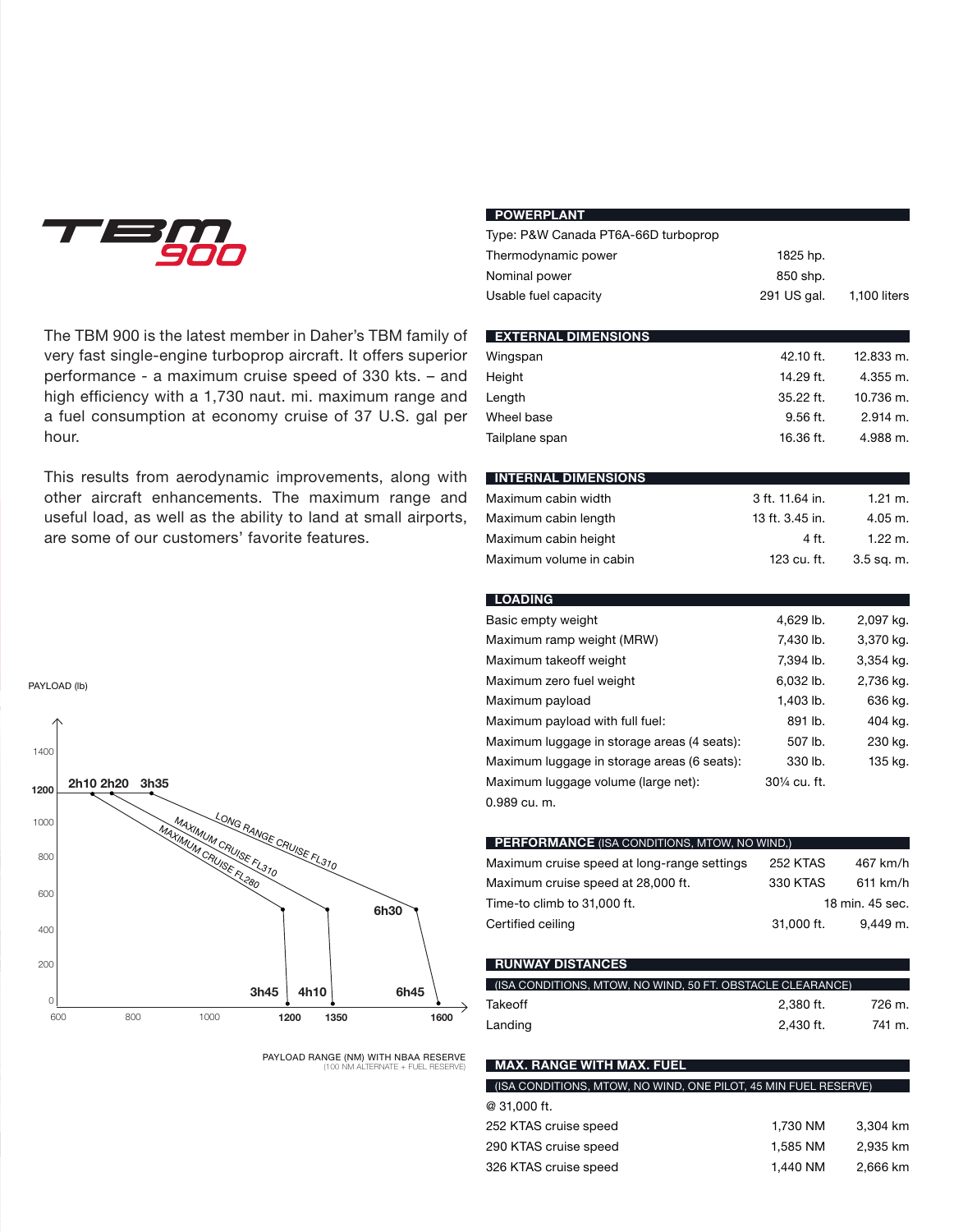

42.10 ft





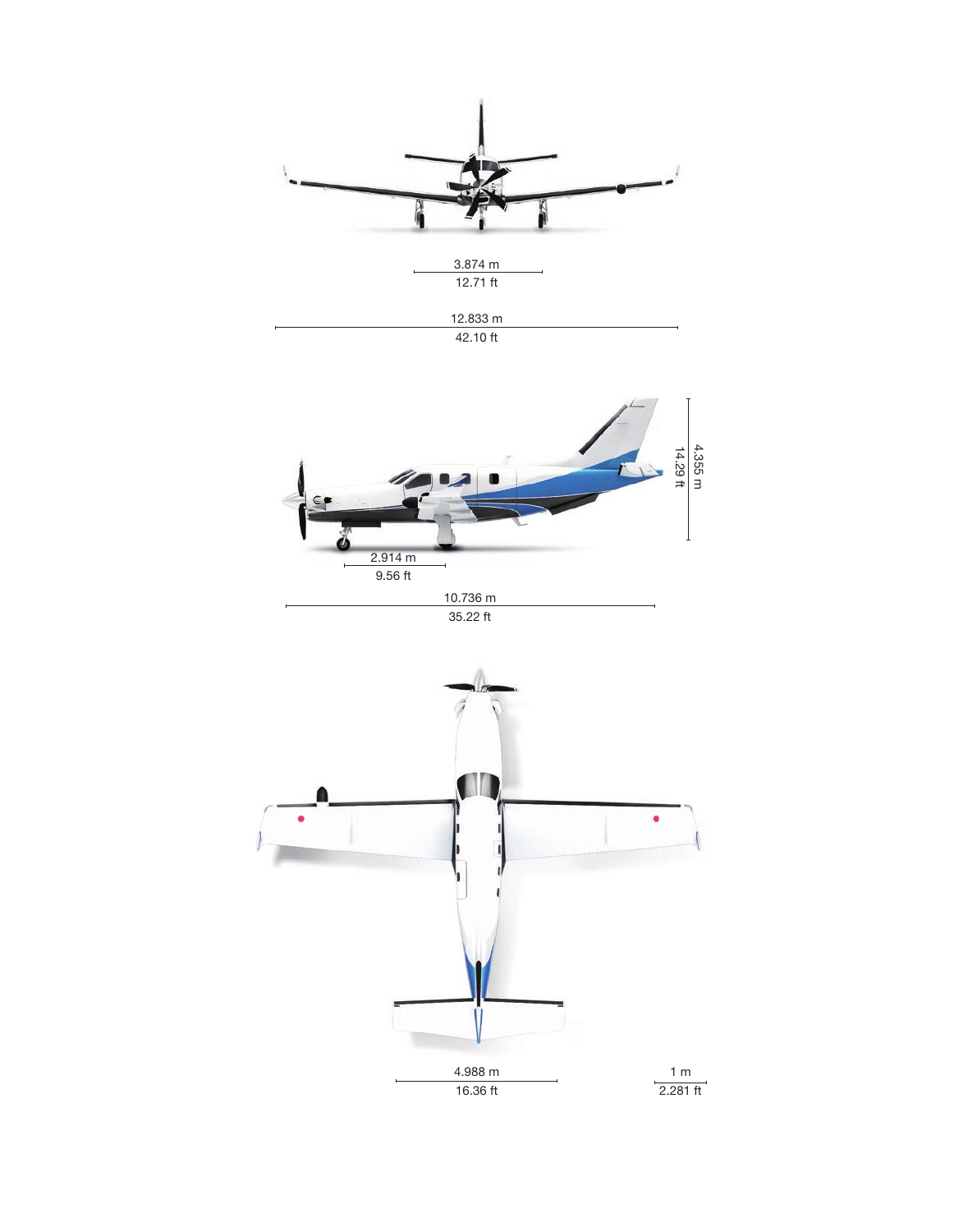I BM 9 STANDARD DEFINITION 2016

#### **1 - Airframe**

- Metal structure and skin panelling
- Carbon fiber engine cowling and winglets
- Anticorrosion protection treatment
- Retractable gear with electrohydraulic actuation
- Hydraulic disc brakes
- Pressurized 6 seats cabin (6.2 psi) and baggage compartment
- Sound proofing and thermal insulation
- Pilot Access Door
- Large access door with retractable stairway
- Emergency exit
- Front storage compartment (not pressurized) with lockable access door
- Easy maintenance access doors
- Wing Tie-down attachments
- Jacking points
- Gaseous oxygen system for 6 seats and quick-donning masks for pilot & copilot
- 2016 standard paint scheme

# **2 - Engine**

- PT6 A66D Pratt & Whitney Canada turboprop engine developing 1825 SHP thermodynamic, flat rated at 850 SHP
- Propeller with overspeed limiter, full feathering and reverse
- Oil cooler
- Anti-icing air inlet with inertial separator without operational limitation
- Dual polished exhaust system aerodynamically optimized
- Service access doors in cowlings
- Dual engine Chip detector displayed on flight display

#### **3 - Propeller**

- Full composite electrically de-iced five bladed Hartzell constant speed
- Polished aluminium spinner cone

# **4 - Controls**

• Dual flight controls, control wheel leather covered with 7 integrated functions on pilot control wheel: autopilot, electric pitch trim and rudder trim, transponder, frequency, changer, COM1, stormscope;

- Elevator, rudder and aileron electric trim
- Electrical pre-select flaps with integrated asymmetry detection system
- Central console including:
- single lever power control with low bleed idle inhibition
- electric flap control, fuel selector, manual pitch trim, ailerons electric trim
- manual override control
- Adjustable rudder pedals
- Landing gear handle
- Dual toe brakes Parking brake
- Landing gear emergency extension handle
- Automatic environment and pressurization control system with max diff. mode
- Alternate static source control
- Alternate ram air source control

# **5 - Fuel equipment**

- One structural fuel tank per wing
- Engine driven fuel pump
- Standby electrical fuel pump and low pressure switch indication
- Fuel tank selector with automatic fuel tank sequencer unit
- Capacitive fuel gauges with low fuel level warning system

# **6 - Ice protection**

- Pneumatically deiced wing and tail unit
- Heated engine air intake lip
- Pilot controlled engine inertial separator
- Electrically heated propeller blades
- Electrically heated pitot tubes
- Electrically deiced stall warning sensor
- Pilot & Co-pilot electrically heated windshields Ice detector light

#### **7 - Electrical Equipment**

- Automatic starter generator transition during start
- Lead acid battery 24V-42 A.h
- Starter generator 28V-300 Amp

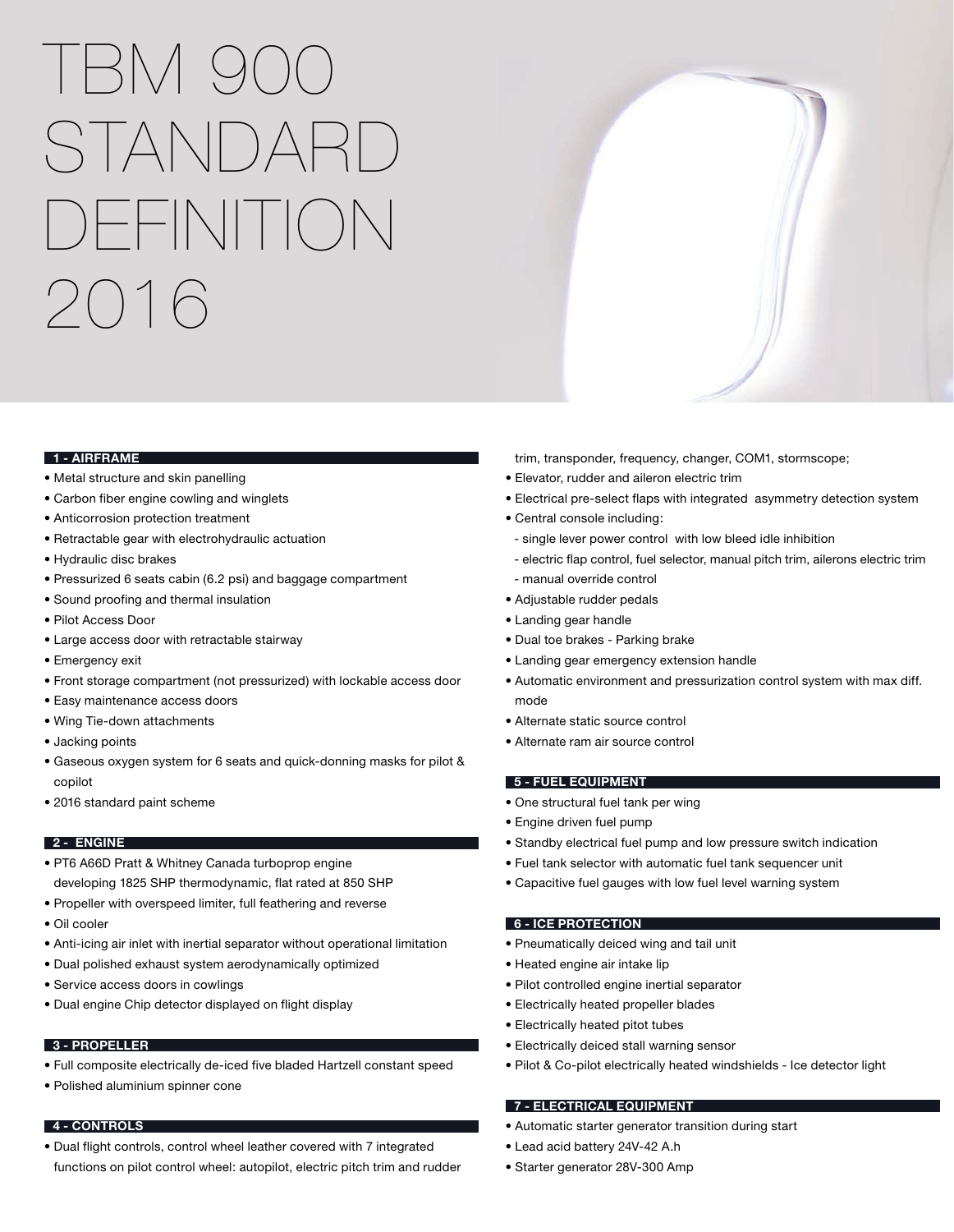

- Standby generator 28 V- 100 Amp
- Electrical power control center
- Circuit breakers
- Anticollision strobe lights Led Beacon on ground (Winglets & Tail)
- Navigation lights Taxiing and landing LED lights
- Ground power plug Ground clearance energy saver
- Tri-band ELT with GPS connection
- 14 V port + 2 USB port on copilot side + 2 USB port in passenger cabin

# **8 - Instruments & Standard avionics**

- 2 GMA 1347C Dual digital audio controller with integrated marker beacon receiver, intercom and public address capability on outer side for pilot and co-pilot
- 2 GDU 1040A, 10'' PFD display with three axis flight dynamics, airspeed, altitude, vertical speed, HSI w/ perspective modes, turn, bank side slip, NAV/COM frequencies indication and AP annunciation
- 1 GDU 1500 15'' multi-function display with engine (w/ optimum TRQ setting display), pressurization, electrical, fuel, flaps and trims indication, Crew Alerting System (CAS), aircraft synoptics and super large navigation mapping system.
- 2 GIA 63W Nav/Com/ILS/WAAS GPS
- 2 GEA 71 Engine and airframe interface unit
- 2 GRS 77 Attitude and Heading Reference System (AHRS)
- 2 GMU 44 triaxial magnetometer
- 2 GDC 74B digital air-data computers with dual probe system
- 1 GTX33 Mode S transponder with Extended Squitter (ES)
- 1 GCU 475 remote FMS control panel conveniently located on the central console
- 1 GMC 710 autopilot mode controller located in upper central panel
- 4 GSA 81 torque flight servos (yaw, pitch, pitch trim and roll)
- 1 GTA 82 adapter for yaw auto trim device
- Digital Backup instrumentation altitude, airspeed and altimeter indicator
- Airframe de-icing control panel
- Inertial separator control
- Parking brake control
- Landing gear control panel
- Electric generation controls and monitoring on overhead panel
- Advisory panel displayed on GDU 1500 Master Caution, alerts & Aural warnings
- Cabin temperature control (dual zone, with override capability)
- Heated stall warning system
- Digital chronometer displayed on GDU 1040s
- Flight time hourmeter
- Instrument panel lighting, CB dedicated switch lighting
- 2 Bose Headsets
- **Flight Data Recorder (new 2016)**
- **Aural warnings (new 2016)**
- **Flightstream FS210 Bluetooth avionics / handheld communication feature (new 2016)**

# **Premium Edition Fittings including**

- 6 fabric seats with adjustable backrests, folding armrests and intermediate seats with forward or backward accommodation with multiple installation configuration
- Fully adjustable (3-axis) pilot and co-pilot seats and adjustable rudder Pedals
- Cabin accommodation capable of 4-seat layout includes 2 nets for luggage loading
- Leather upper cabin side panels, leather covered lower cabin side panels, wool carpeting
- Individual fresh-air vents and reading lights
- Pilot and co-pilot sun visors
- Ship-powered headset jacks behind each seat (Bose Lemo plugs)
- Baggage compartment with straps and baggage net
- Cabin halon fire extinguisher
- Parking protection kit Windshield cover
- Environment system w/ engine driven air-conditioning system (VCS)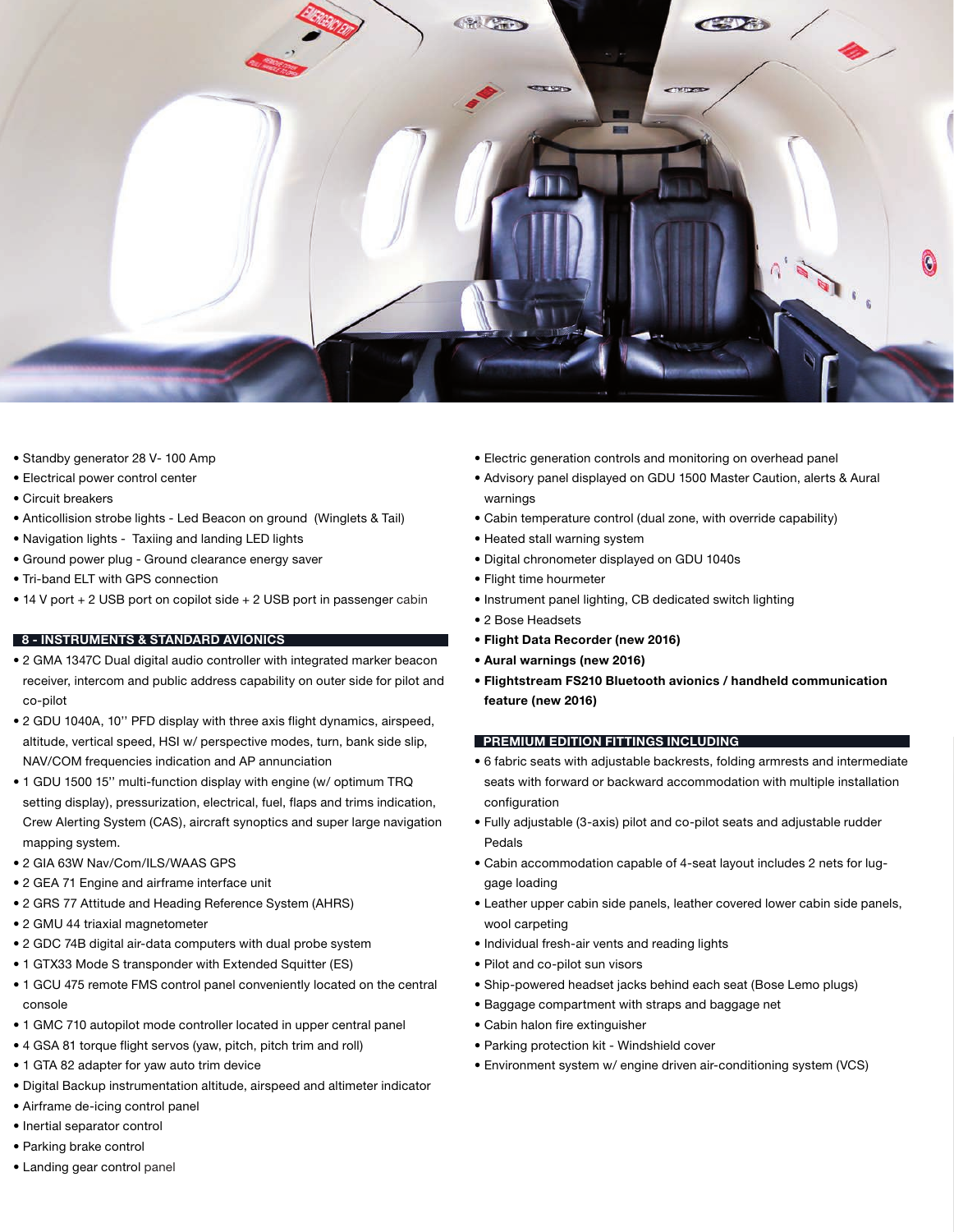# AIRCRAFT & OPTIONS

# 2016 CUSTOMER CARE

- Maintenance program
- + Extended warranties
- + Maintenance tracking
- = Complete Support Service







|                                                             | <b>PRICES</b> | <b>OPTIONS</b> |
|-------------------------------------------------------------|---------------|----------------|
| <b>TBM STANDARD EQUIPPED 2016</b>                           | \$3,658,336   | Included       |
| <b>Enhanced Operational Package</b>                         | \$140,420     | Included       |
| • RVSM data package                                         |               |                |
| • GTX 33 Mode S transponder (#2) with Extended              |               |                |
| Squitter (ES)                                               |               |                |
| • GRA 55 Radar Altimeter GARMIN displayed on PFDs           |               |                |
| • TAWS-B, class B TAWS worldwide database                   |               |                |
| • GTS 820 Traffic Advisory System (TAS) displayed on        |               |                |
| MFD and PFD inset map                                       |               |                |
| • KN 63 DME displayed on GDU 1040As (**)                    |               |                |
| • Electric pitch and rudder trims on co-pilot control wheel |               |                |
| • WX 500 Stormscope displayed on G1000 displays             |               |                |
| • GWX70 digital four color weather radar - 10" antenna      |               |                |
| • 6 genuine leather seats with adjustable backrests         |               |                |
| and folding armrests in replacement for fabric              |               |                |
| • Genuine leather upper side panels                         |               |                |
| • Gold or Brushed Stainless trimming of individual          |               |                |
| fresh-air vents and reading light ring                      |               |                |

| <b>AVIONICS AND SYSTEMS</b>                            | <b>PRICES</b> | <b>OPTIONS</b> |
|--------------------------------------------------------|---------------|----------------|
| • Angle of Attack (AOA) sensor, computer and PFD       | \$11,900      |                |
| vizualisation (to be retrofitted free of charge at the |               |                |
| latest May 2016)                                       |               |                |
| • AOA + Electronic Stability Protection (ESP)          | \$31,900      | Included       |
| + Under Speed Protection (USP) (to be retrofitted      |               |                |
| free of charge at the latest May 2016)                 |               |                |
| • GDL 69 A SXM datalink weather information and XM     | \$9,480       | Included       |
| audio infotainment (US Coverage Only) (*)              |               |                |
| • Chart view option for GDUs                           | \$4,100       | Included       |
| • Synthetic Vision Technology to be displayed on both  | \$19,980      | Included       |
| of PFD GDU1040As                                       |               |                |
| • GSR56 datalink with satphone through headsets and    | \$11,900      | Included       |
| WX weather information (worldwide coverage -           |               |                |

- subscription required) • Additional 2 Bose Headsets (model A20) • GTX 33DES Extended Squitter Mode S with diversity antenna transponder (#1) in replacement for GTX 33ES (\*\*) • RA 3502 ADF displayed on GDU 1040As (\*\*) • KHF 1050 HF with control box located into instrument panel and audio mix G1000 integrated **\$1,980 \$9,980 \$18,910 \$89,900**
- Fire detection system **\$13,930**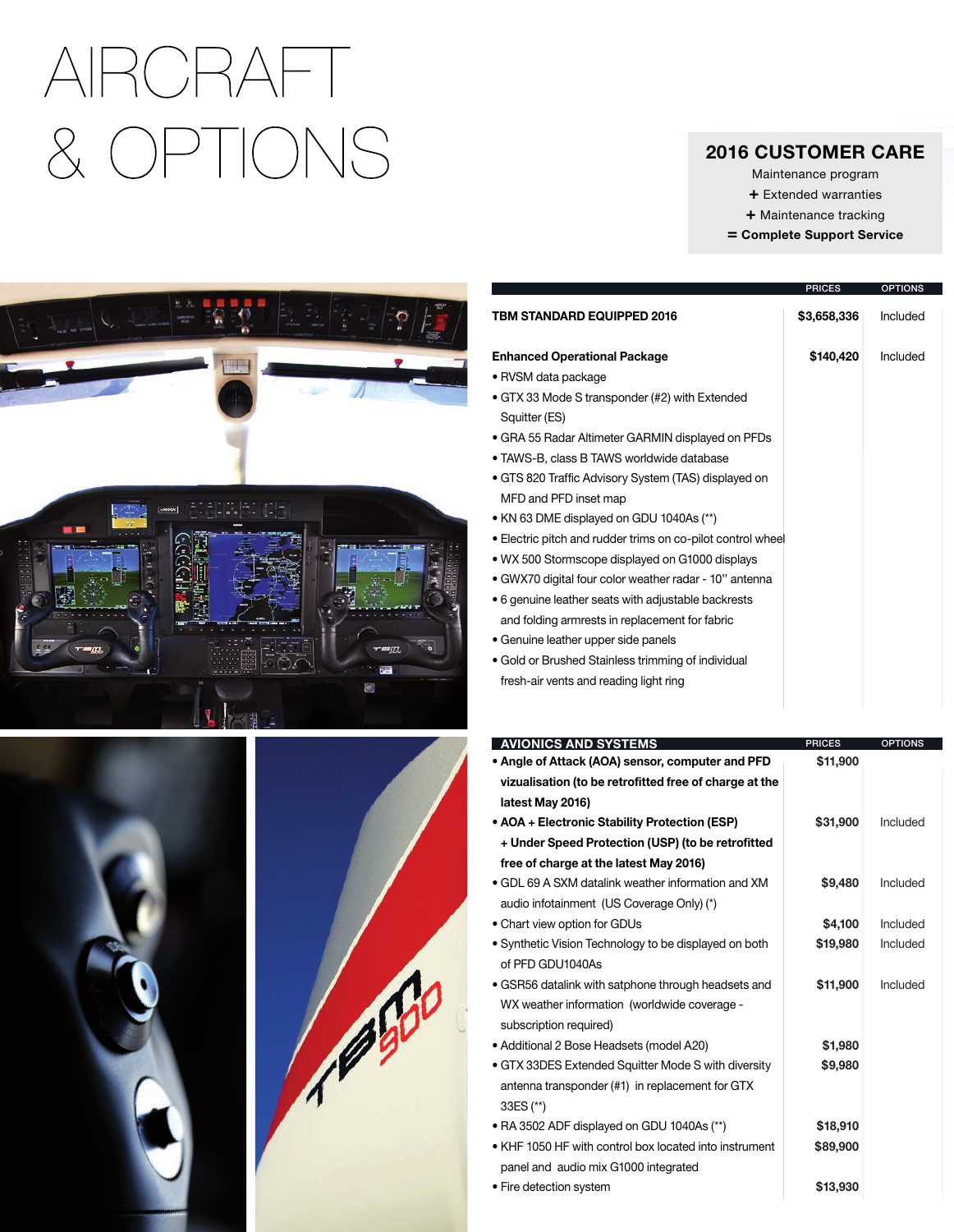

| <b>INTERIORS</b>                                           | <b>PRICES</b> | <b>OPTIONS</b> |
|------------------------------------------------------------|---------------|----------------|
| • One lower storage cabinet (left side or right side)      | \$4,910       | Included       |
| • One top storage cabinet (left side or right side)        | \$4,910       |                |
| • One pilot case support (right side or left side)         | \$3,450       |                |
| • One lower storage cabinet with cooler (right side only)  | \$5,120       |                |
| • Chemical Toilet cabinet to be installed in place of left | \$9,990       |                |
| hand central seat, cannot accomodate LH storage            |               |                |
| cabinet                                                    |               |                |
| • Additional choice among 32 leather colors for seats &    | \$5,000       |                |
| interiors (Additional lead time up to 10 weeks)            |               |                |
| • Deluxe wood or carbon trim interior package central      | \$8,600       | Included       |
| upper panel, table cover and cabinet doors covers          |               |                |
| (to be selected 1 month earlier than interiors)            |               |                |
|                                                            |               |                |

(\*) Only available for N registered aircraft or countries wherever applicable. Applicability to be checked prior to sale with Daher Airplane Business Unit Sales & Marketing Department (this note have to be reviewed according to EASA approval of N model)

(\*\*) Mandatory option for European operations. Applicability should be checked prior sale with Daher Airplane Business Unit Sales & Marketing Department.

| <b>OTHER OPTIONS</b>                                   | <b>PRICES</b> | <b>OPTIONS</b> |
|--------------------------------------------------------|---------------|----------------|
| • Removal pilot access door (subject to availability)  | $-$79,350$    |                |
| • Pearlescent paint                                    | \$10,840      |                |
| • Personal sign on rudder                              | \$3,700       |                |
| • Customized four color paint scheme                   | \$5,000       |                |
| • Fully customized paint scheme                        | On request    |                |
| • Registration package only for Japan and Russia       | \$35,000      |                |
| • Option change during production will be subject to a |               |                |
| late minimum surcharge                                 | \$2,500       |                |
|                                                        |               |                |
|                                                        |               |                |

| <b>OPTIONS</b>   | <b>WARRANTIES AND MAINTENANCE</b>                         | <b>PRICES</b> | <b>OPTIONS</b> |
|------------------|-----------------------------------------------------------|---------------|----------------|
| Included         | • Pratt & Whitney Canada Eagle Plus® Extended             | \$20,000      |                |
|                  | Warranty: extension to 7 years or 2.500 hours             |               |                |
|                  | whichever comes first.                                    |               |                |
|                  | • 2016 TBM 900 Care Program (TCP): up to the Aircraft     | Included      | Included       |
|                  | fifth (5th) Annual Inspection or up to 1,000 flight hours |               |                |
|                  | total time, whichever comes first, assigned to the        |               |                |
|                  | original first retail customer, and CAMP computerized     |               |                |
|                  | maintenance follow-up.                                    |               |                |
|                  | • Avionics System Warranty extension to 5 years for the   | \$26,848      | Free in 2016   |
| Included         | following components only: all Garmin equipment, L3       |               |                |
|                  | Com Stormscope WX500 and Honeywell TAS, Radar             |               |                |
|                  | Altimeter and DME                                         |               |                |
|                  | • System Warranty extension to 5 years or 1,000 hours     | \$17,830      | Free in 2016   |
|                  | for the following components only: Flap Actuators,        |               |                |
|                  | Propeller, Fuel Unit, Gauging System, Oxygen System,      |               |                |
|                  | Bleed Air System, Cabin Pressure control System, Air      |               |                |
| <b>Aarketing</b> | conditioning System, Landing Gear and actuators,          |               |                |
|                  | Mechanical fuel pump, Hydraulic unit, Vaccum System,      |               |                |
| sale with        | Windshield, Flight controls actuators, Electrical Power   |               |                |
|                  | unit, Starter Generator, Standby altimeter & Airspeed     |               |                |
|                  | indicators, Torque & Oil pressure Transducers,            |               |                |
| <b>OPTIONS</b>   | Overspeed governor (see Warranty Conditions for           |               |                |
|                  | details).                                                 |               |                |
|                  |                                                           |               |                |

| <b>YOUR TOTAL:</b> |  |
|--------------------|--|
|                    |  |

# **2016 ELITE PACKAGE \$ 3,889,626**

Prices are valid for deliveries from January 1st, 2016 to December 31st, 2016 and are subject to change without prior notice. All prices are ex-works factory, and exclude all taxes.